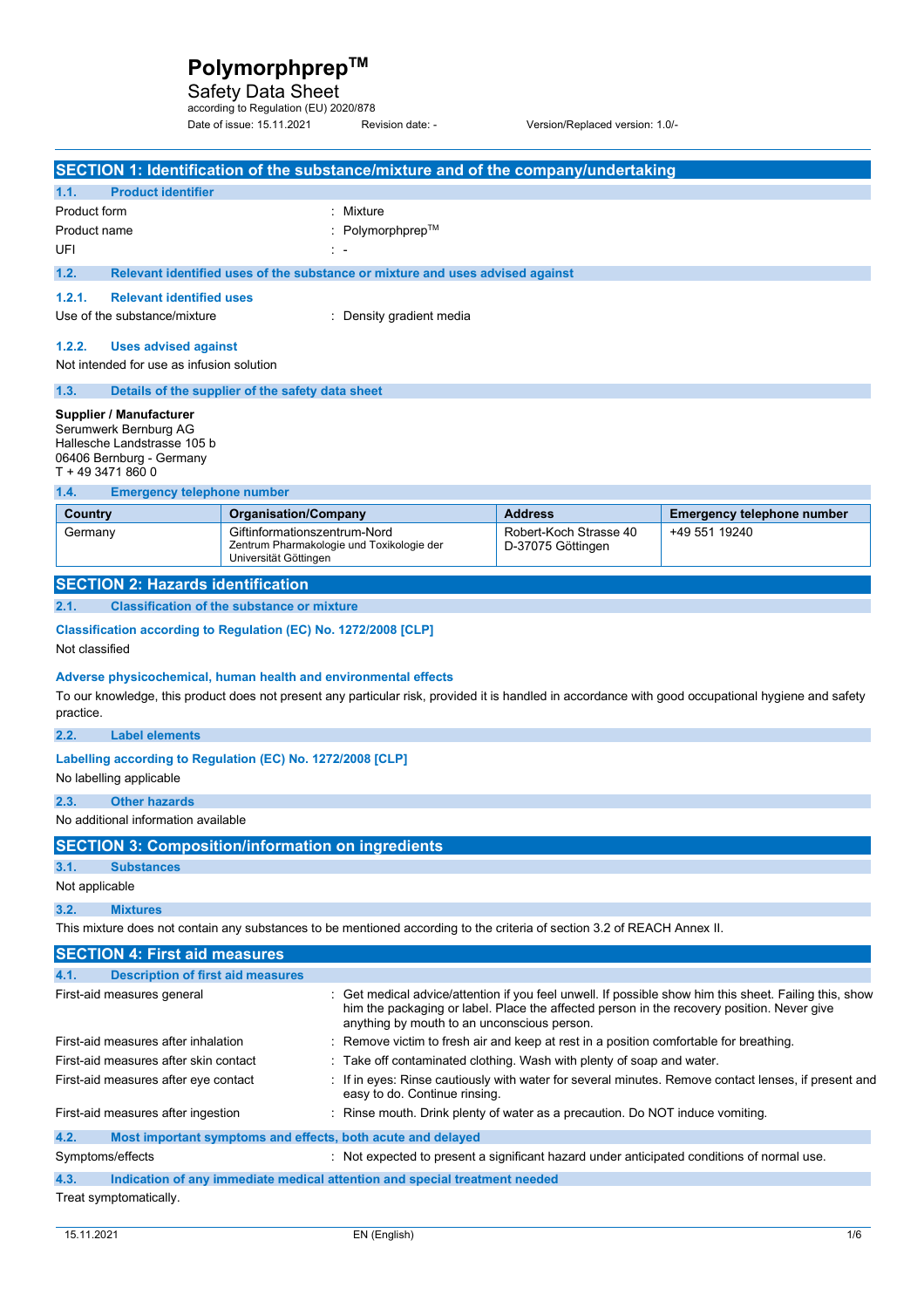Safety Data Sheet according to Regulation (EU) 2020/878

| according to Regulation (EU) 2020/676                                                                                                                                                   |                                                                                                                                                                                                                                                                                                           |  |
|-----------------------------------------------------------------------------------------------------------------------------------------------------------------------------------------|-----------------------------------------------------------------------------------------------------------------------------------------------------------------------------------------------------------------------------------------------------------------------------------------------------------|--|
| <b>SECTION 5: Firefighting measures</b>                                                                                                                                                 |                                                                                                                                                                                                                                                                                                           |  |
| 5.1.<br><b>Extinguishing media</b>                                                                                                                                                      |                                                                                                                                                                                                                                                                                                           |  |
| Suitable extinguishing media                                                                                                                                                            | : Adapt extinguishing agents to the environment. Carbon dioxide. Dry extinguishing powder.<br>Water spray. For a significant fire: Alcohol resistant foam.                                                                                                                                                |  |
| Unsuitable extinguishing media                                                                                                                                                          | : Do not use a heavy water stream.                                                                                                                                                                                                                                                                        |  |
| 5.2.<br>Special hazards arising from the substance or mixture                                                                                                                           |                                                                                                                                                                                                                                                                                                           |  |
| Hazardous decomposition products in case of<br>fire                                                                                                                                     | : Toxic gases may be formed. Carbon dioxide. Carbon monoxide. Nitrogen oxides (NOx).                                                                                                                                                                                                                      |  |
| 5.3.<br><b>Advice for firefighters</b>                                                                                                                                                  |                                                                                                                                                                                                                                                                                                           |  |
| Firefighting instructions                                                                                                                                                               | : Use water spray or fog for cooling exposed containers. Prevent fire-fighting water from entering<br>environment.                                                                                                                                                                                        |  |
| Protection during firefighting                                                                                                                                                          | Do not attempt to take action without suitable protective equipment. Self-contained breathing<br>apparatus. Complete protective clothing.                                                                                                                                                                 |  |
| <b>SECTION 6: Accidental release measures</b>                                                                                                                                           |                                                                                                                                                                                                                                                                                                           |  |
| 6.1.<br>Personal precautions, protective equipment and emergency procedures                                                                                                             |                                                                                                                                                                                                                                                                                                           |  |
| General measures                                                                                                                                                                        | : Provide adequate ventilation. Avoid contact with skin and eyes.                                                                                                                                                                                                                                         |  |
| 6.1.1.<br>For non-emergency personnel                                                                                                                                                   |                                                                                                                                                                                                                                                                                                           |  |
| <b>Emergency procedures</b>                                                                                                                                                             | : Evacuate unnecessary personnel.                                                                                                                                                                                                                                                                         |  |
| 6.1.2.<br>For emergency responders                                                                                                                                                      |                                                                                                                                                                                                                                                                                                           |  |
| Protective equipment                                                                                                                                                                    | : Do not attempt to take action without suitable protective equipment. For further information<br>refer to section 8: "Exposure controls/personal protection"                                                                                                                                             |  |
| 6.2.<br><b>Environmental precautions</b>                                                                                                                                                |                                                                                                                                                                                                                                                                                                           |  |
| Prevent entry to sewers and public waters.                                                                                                                                              |                                                                                                                                                                                                                                                                                                           |  |
| 6.3.<br>Methods and material for containment and cleaning up                                                                                                                            |                                                                                                                                                                                                                                                                                                           |  |
| Methods for cleaning up                                                                                                                                                                 | : Soak up spills with inert solids, such as clay or diatomaceous earth as soon as possible. Keep<br>in suitable, closed containers for disposal. Dispose of in accordance with relevant local<br>regulations.                                                                                             |  |
| <b>Reference to other sections</b><br>6.4.                                                                                                                                              |                                                                                                                                                                                                                                                                                                           |  |
|                                                                                                                                                                                         | Exposure controls and personal protection, see section 8. Concerning disposal elimination after cleaning, see section 13.                                                                                                                                                                                 |  |
| <b>SECTION 7: Handling and storage</b>                                                                                                                                                  |                                                                                                                                                                                                                                                                                                           |  |
| 7.1.<br><b>Precautions for safe handling</b>                                                                                                                                            |                                                                                                                                                                                                                                                                                                           |  |
| Precautions for safe handling                                                                                                                                                           | : Ensure good ventilation of the work station. Avoid contact with skin and eyes. Wear personal<br>protective equipment.                                                                                                                                                                                   |  |
| Hygiene measures                                                                                                                                                                        | : Handle in accordance with good industrial hygiene and safety procedures. When using do not<br>eat, drink or smoke. Wash hands and other exposed areas with mild soap and water before<br>eating, drinking or smoking and when leaving work. Take off contaminated clothing and wash it<br>before reuse. |  |
| 7.2.<br>Conditions for safe storage, including any incompatibilities                                                                                                                    |                                                                                                                                                                                                                                                                                                           |  |
| Storage conditions                                                                                                                                                                      | : Store in original container. Store in a well-ventilated place. Protect from sunlight.                                                                                                                                                                                                                   |  |
| Prohibitions on mixed storage                                                                                                                                                           | : Keep away from food, drink and animal feedingstuffs.                                                                                                                                                                                                                                                    |  |
| <b>Specific end use(s)</b><br>7.3.                                                                                                                                                      |                                                                                                                                                                                                                                                                                                           |  |
| No additional information available                                                                                                                                                     |                                                                                                                                                                                                                                                                                                           |  |
| <b>SECTION 8: Exposure controls/personal protection</b>                                                                                                                                 |                                                                                                                                                                                                                                                                                                           |  |
| <b>Control parameters</b><br>8.1.                                                                                                                                                       |                                                                                                                                                                                                                                                                                                           |  |
| No additional information available                                                                                                                                                     |                                                                                                                                                                                                                                                                                                           |  |
| 8.2.<br><b>Exposure controls</b>                                                                                                                                                        |                                                                                                                                                                                                                                                                                                           |  |
| Appropriate engineering controls:                                                                                                                                                       |                                                                                                                                                                                                                                                                                                           |  |
| Ensure good ventilation of the work station.                                                                                                                                            |                                                                                                                                                                                                                                                                                                           |  |
| Hand protection:                                                                                                                                                                        |                                                                                                                                                                                                                                                                                                           |  |
| Wear suitable gloves (EN 374). Nitrile rubber, $\geq 0.35$ mm. The exact break through time has to be found out by the manufacturer of the protective<br>gloves and has to be observed. |                                                                                                                                                                                                                                                                                                           |  |
| Eye protection:                                                                                                                                                                         |                                                                                                                                                                                                                                                                                                           |  |
| $(TN + ACC)$                                                                                                                                                                            |                                                                                                                                                                                                                                                                                                           |  |

Chemical goggles or safety glasses (EN 166).

### **Skin and body protection:**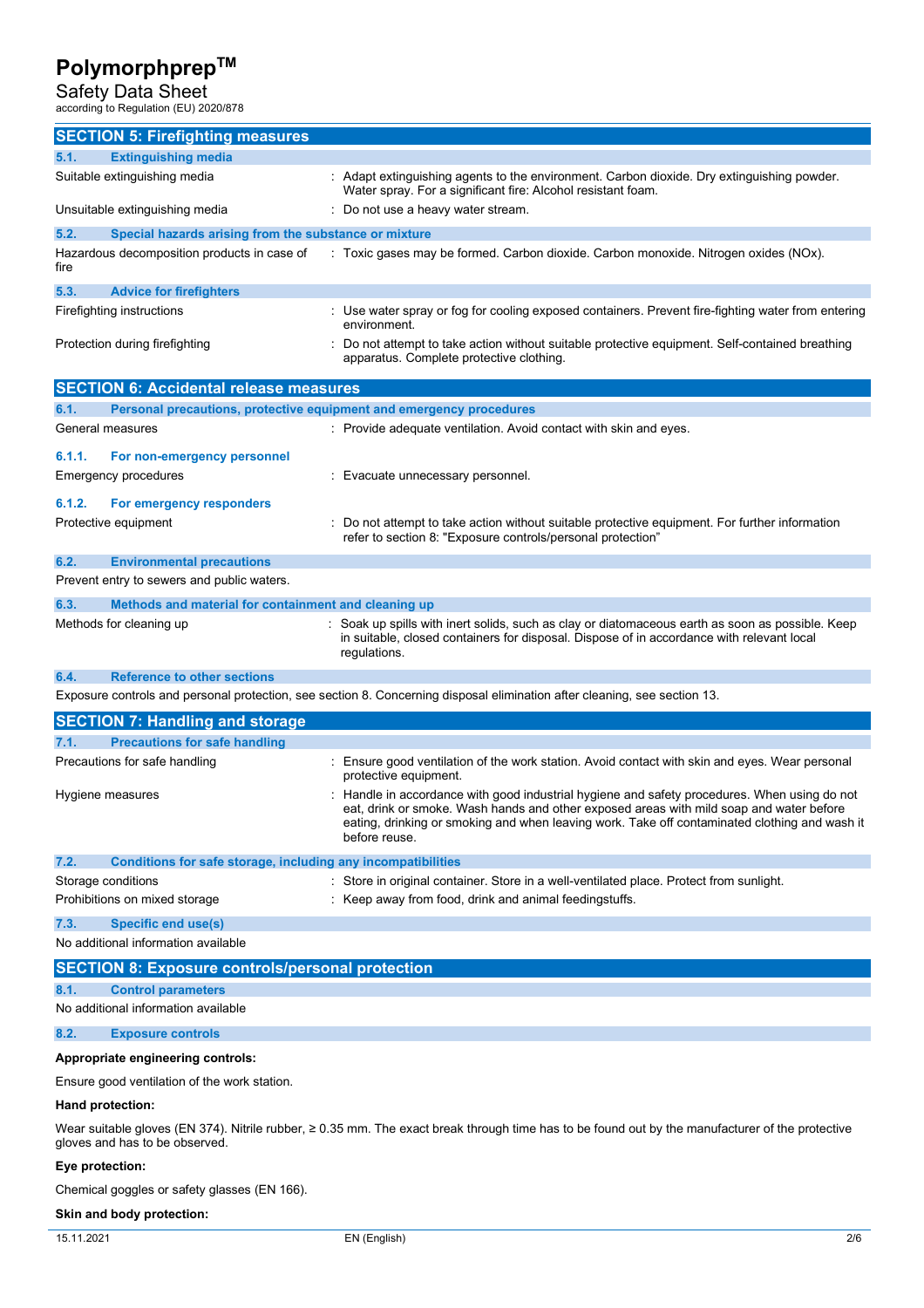Safety Data Sheet according to Regulation (EU) 2020/878

### Wear suitable protective clothing.

### **Respiratory protection:**

Where exposure through inhalation may occur from use, respiratory protection is recommended. Breathing apparatus with filter A..

#### **Environmental exposure controls:**

Avoid release to the environment.

| <b>SECTION 9: Physical and chemical properties</b>            |                                             |
|---------------------------------------------------------------|---------------------------------------------|
| 9.1.<br>Information on basic physical and chemical properties |                                             |
| Physical state                                                | $:$ Liquid                                  |
| Colour                                                        | Colorless, clear                            |
| Odour                                                         | : No data available                         |
| Melting point/freezing point                                  | : No data available                         |
| Boiling point or initial boiling point and boiling<br>range   | : No data available                         |
| Flammability                                                  | : No data available                         |
| Lower and upper explosion limit                               | : No data available                         |
| Flash point                                                   | : No data available                         |
| Auto-ignition temperature                                     | : No data available                         |
| Decomposition temperature                                     | : No data available                         |
| рH                                                            | $\pm 6.3 - 7.3$                             |
| Kinematic viscosity                                           | : No data available                         |
| Solubility                                                    | : Water: Soluble                            |
| Partition coefficient n-octanol/water (log value)             | : Not applicable                            |
| Vapour pressure                                               | : No data available                         |
| Density and/or relative density                               | : 1.11 g/cm <sup>3</sup> at 20 $^{\circ}$ C |
| Relative vapour density                                       | : No data available                         |
| Particle characteristics<br>$\sim$ $\sim$                     | Not applicable                              |
| Other control and a state of                                  |                                             |

### **9.2. Other information**

| 9.2.1. | Information with regard to physical hazard classes |                         |
|--------|----------------------------------------------------|-------------------------|
|        | Explosive properties                               | No explosive properties |
|        | Oxidising properties                               | No oxidising properties |

#### **9.2.2. Other safety characteristics**

No additional information available

|                        | <b>SECTION 10: Stability and reactivity</b>                                                                                             |  |  |
|------------------------|-----------------------------------------------------------------------------------------------------------------------------------------|--|--|
| 10.1.                  | <b>Reactivity</b>                                                                                                                       |  |  |
|                        | No dangerous reactions known under normal conditions of use.                                                                            |  |  |
| 10.2.                  | <b>Chemical stability</b>                                                                                                               |  |  |
|                        | Stable under use and storage conditions as recommended in section 7.                                                                    |  |  |
| 10.3.                  | <b>Possibility of hazardous reactions</b>                                                                                               |  |  |
| None under normal use. |                                                                                                                                         |  |  |
| 10.4.                  | <b>Conditions to avoid</b>                                                                                                              |  |  |
|                        | High temperature. Direct sunlight. Frost.                                                                                               |  |  |
| 10.5.                  | Incompatible materials                                                                                                                  |  |  |
|                        | Strong oxidizing agents. Strong bases. Strong acids.                                                                                    |  |  |
| 10.6.                  | <b>Hazardous decomposition products</b>                                                                                                 |  |  |
| $(NOx)$ .              | No hazardous decomposition products known. In case of fire: Toxic gases may be formed. Carbon dioxide. Carbon monoxide. Nitrogen oxides |  |  |

| <b>SECTION 11: Toxicological information</b>                                      |                                                                                      |  |  |
|-----------------------------------------------------------------------------------|--------------------------------------------------------------------------------------|--|--|
| Information on hazard classes as defined in Regulation (EC) No 1272/2008<br>11.1. |                                                                                      |  |  |
| Acute toxicity                                                                    | : Not classified                                                                     |  |  |
| Skin corrosion/irritation                                                         | Based on available data, the classification criteria are not met<br>: Not classified |  |  |
|                                                                                   | Based on available data, the classification criteria are not met                     |  |  |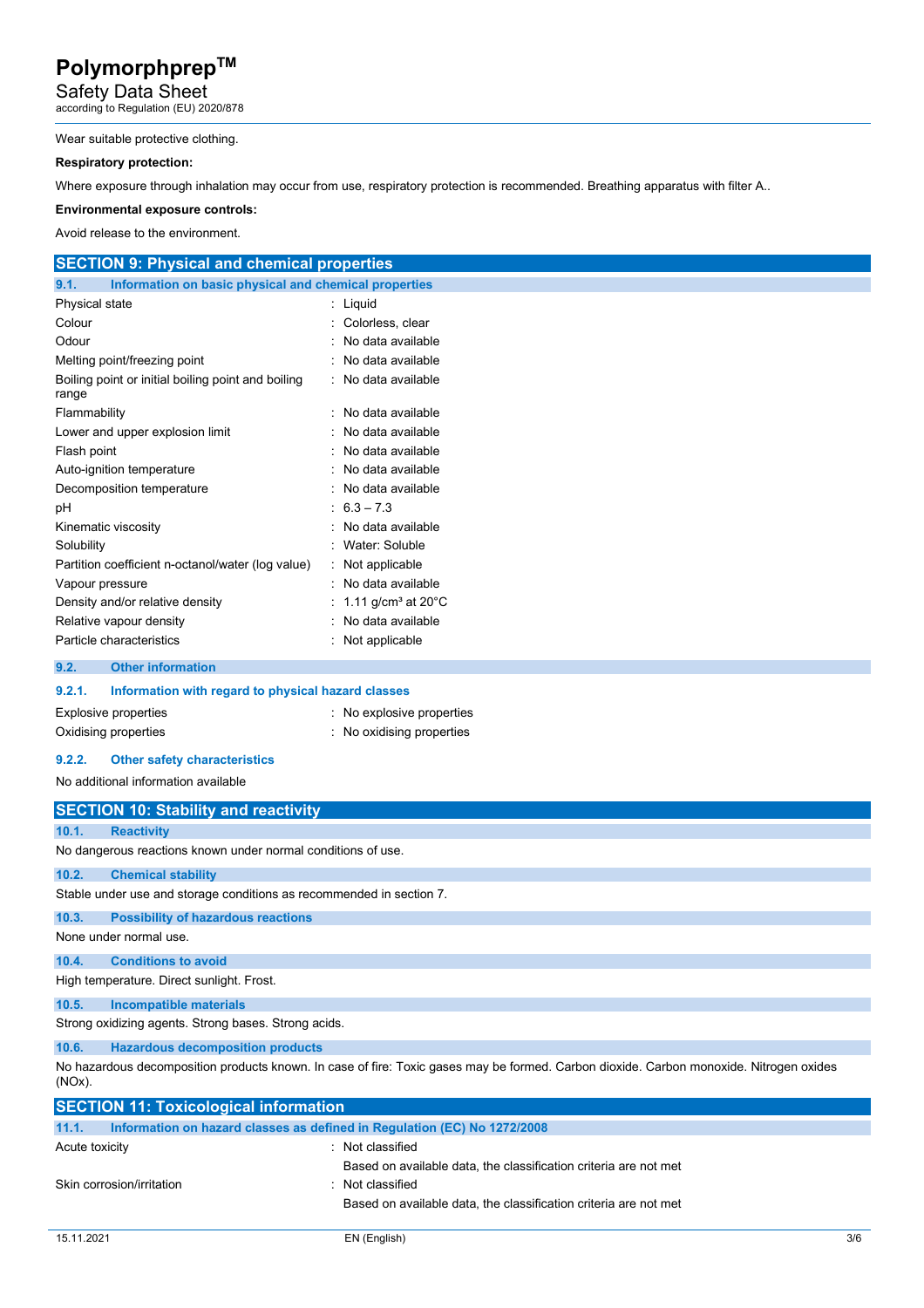Safety Data Sheet

| according to Regulation (EU) 2020/878                                                |                                                                                              |  |  |
|--------------------------------------------------------------------------------------|----------------------------------------------------------------------------------------------|--|--|
| Serious eye damage/irritation                                                        | : Not classified                                                                             |  |  |
|                                                                                      | Based on available data, the classification criteria are not met                             |  |  |
| Respiratory or skin sensitisation                                                    | Not classified                                                                               |  |  |
|                                                                                      | Based on available data, the classification criteria are not met                             |  |  |
| Germ cell mutagenicity                                                               | Not classified                                                                               |  |  |
|                                                                                      | Based on available data, the classification criteria are not met                             |  |  |
| Carcinogenicity                                                                      | Not classified                                                                               |  |  |
|                                                                                      | Based on available data, the classification criteria are not met                             |  |  |
| Reproductive toxicity                                                                | Not classified                                                                               |  |  |
|                                                                                      | Based on available data, the classification criteria are not met                             |  |  |
| Specific target organ toxicity (single exposure)                                     | : Not classified                                                                             |  |  |
|                                                                                      | Based on available data, the classification criteria are not met                             |  |  |
| Specific target organ toxicity (repeated                                             | : Not classified                                                                             |  |  |
| exposure)                                                                            | Based on available data, the classification criteria are not met                             |  |  |
| Aspiration hazard                                                                    | Not classified                                                                               |  |  |
|                                                                                      | Based on available data, the classification criteria are not met                             |  |  |
| 11.2.<br><b>Information on other hazards</b>                                         |                                                                                              |  |  |
| Potential adverse human health effects and                                           | : Based on available data, the classification criteria are not met                           |  |  |
| symptoms                                                                             |                                                                                              |  |  |
| <b>SECTION 12: Ecological information</b>                                            |                                                                                              |  |  |
| 12.1.<br><b>Toxicity</b>                                                             |                                                                                              |  |  |
| Ecology - general                                                                    | : The product is not considered harmful to aquatic organisms nor to cause long-term adverse  |  |  |
|                                                                                      | effects in the environment.                                                                  |  |  |
| Acute aquatic toxicity                                                               | Not classified                                                                               |  |  |
| Chronic aquatic toxicity                                                             | Not classified                                                                               |  |  |
| 12.2.<br><b>Persistence and degradability</b>                                        |                                                                                              |  |  |
| No additional information available                                                  |                                                                                              |  |  |
| 12.3.<br><b>Bioaccumulative potential</b>                                            |                                                                                              |  |  |
| No additional information available                                                  |                                                                                              |  |  |
| 12.4.<br><b>Mobility in soil</b>                                                     |                                                                                              |  |  |
| No additional information available                                                  |                                                                                              |  |  |
| 12.5.<br><b>Results of PBT and vPvB assessment</b>                                   |                                                                                              |  |  |
| The product does not meet the PBT- or vPvB criteria of REACH regulation, annex XIII. |                                                                                              |  |  |
| 12.6.<br><b>Endocrine disrupting properties</b>                                      |                                                                                              |  |  |
| No additional information available                                                  |                                                                                              |  |  |
| 12.7.<br><b>Other adverse effects</b>                                                |                                                                                              |  |  |
| No additional information available                                                  |                                                                                              |  |  |
| <b>SECTION 13: Disposal considerations</b>                                           |                                                                                              |  |  |
| 13.1.<br><b>Waste treatment methods</b>                                              |                                                                                              |  |  |
| Regional legislation (waste)                                                         | Dispose in a safe manner in accordance with local/national regulations.                      |  |  |
| Waste code                                                                           | The waste code number according to the Ordinance on the European Waste Catalogue depends     |  |  |
|                                                                                      | on the waste producer and can therefore vary for any given product. The waste code number is |  |  |
|                                                                                      | therefore to be gleaned separately from each waste producer.                                 |  |  |
| <b>SECTION 14: Transport information</b>                                             |                                                                                              |  |  |
| In accordance with ADR / IMDG / IATA                                                 |                                                                                              |  |  |
| 14.1.<br><b>UN number or ID number</b>                                               |                                                                                              |  |  |
| UN-No. (ADR)<br>: Not applicable                                                     |                                                                                              |  |  |
| UN-No. (IMDG)                                                                        | : Not applicable                                                                             |  |  |
| UN-No. (IATA)                                                                        | : Not applicable                                                                             |  |  |

**14.2. UN proper shipping name**  Proper Shipping Name (ADR) : Not applicable Proper Shipping Name (IMDG) : Not applicable Proper Shipping Name (IATA) : Not applicable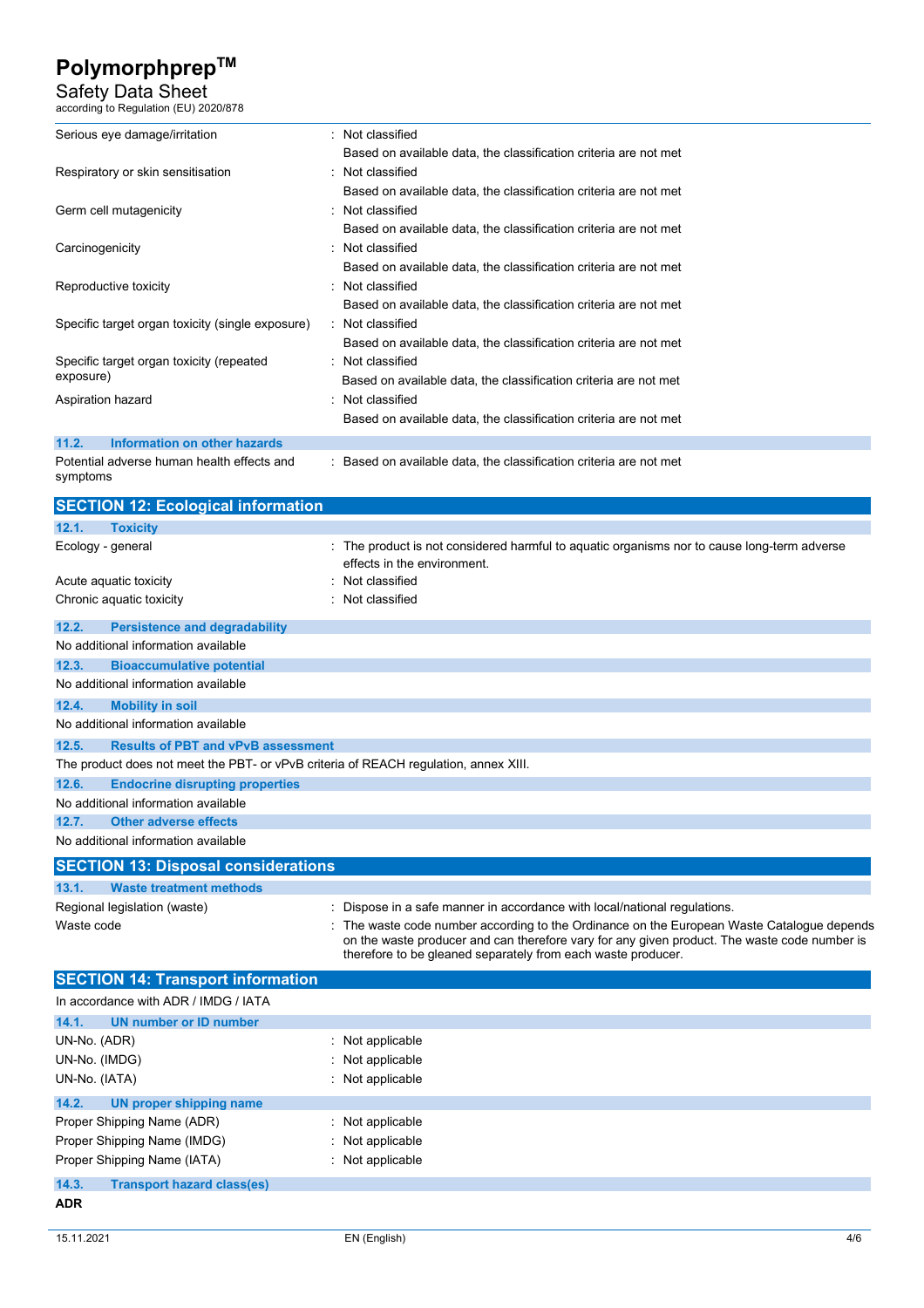### Safety Data Sheet

| according to Regulation (EU) 2020/878                            |                                                                                                |  |
|------------------------------------------------------------------|------------------------------------------------------------------------------------------------|--|
| Transport hazard class(es) (ADR)                                 | : Not applicable                                                                               |  |
| <b>IMDG</b>                                                      |                                                                                                |  |
| Transport hazard class(es) (IMDG)                                | : Not applicable                                                                               |  |
| <b>IATA</b>                                                      |                                                                                                |  |
| Transport hazard class(es) (IATA)                                | : Not applicable                                                                               |  |
| 14.4.<br><b>Packing group</b>                                    |                                                                                                |  |
| Packing group (ADR)                                              | : Not applicable                                                                               |  |
| Packing group (IMDG)                                             | Not applicable                                                                                 |  |
| Packing group (IATA)                                             | : Not applicable                                                                               |  |
| 14.5.<br><b>Environmental hazards</b>                            |                                                                                                |  |
| Dangerous for the environment                                    | : No                                                                                           |  |
| Marine pollutant                                                 | : No                                                                                           |  |
| Other information                                                | : No supplementary information available                                                       |  |
| 14.6.<br><b>Special precautions for user</b>                     |                                                                                                |  |
| - Overland transport                                             |                                                                                                |  |
| Not applicable                                                   |                                                                                                |  |
| - Transport by sea                                               |                                                                                                |  |
| Not applicable                                                   |                                                                                                |  |
|                                                                  |                                                                                                |  |
| - Air transport                                                  |                                                                                                |  |
| Not applicable                                                   |                                                                                                |  |
| 14.7.<br>Maritime transport in bulk according to IMO instruments |                                                                                                |  |
| Not applicable                                                   |                                                                                                |  |
| <b>SECTION 15: Regulatory information</b>                        |                                                                                                |  |
| 15.1.                                                            | Safety, health and environmental regulations/legislation specific for the substance or mixture |  |

#### **15.1.1. EU-Regulations**

Contains no substance on the REACH candidate list

Contains no REACH Annex XIV substances

Contains no substance subject to Regulation (EU) No 649/2012 of the European Parliament and of the Council of 4 July 2012 concerning the export and import of hazardous chemicals.

Contains no substance subject to Regulation (EU) 2019/1021 of the European Parliament and of the Council of 20 June 2019 on persistent organic pollutants

### **15.1.2. National regulations**

#### No additional information available

**15.2. Chemical safety assessment** 

No chemical safety assessment has been carried out.

### **SECTION 16: Other information**

Data sources : REGULATION (EC) No 1272/2008 OF THE EUROPEAN PARLIAMENT AND OF THE COUNCIL of 16 December 2008 on classification, labelling and packaging of substances and mixtures, amending and repealing Directives 67/548/EEC and 1999/45/EC, and amending Regulation (EC) No 1907/2006.

Changes compared to the previous version : -

| Abbreviations and acronyms: |                                                                                                                   |
|-----------------------------|-------------------------------------------------------------------------------------------------------------------|
| ADR                         | European Agreement concerning the International Carriage of Dangerous Goods by Road                               |
| <b>CLP</b>                  | Regulation (EC) No 1272/2008 on classification, labelling and packaging of substances and mixtures                |
| <b>DMEL</b>                 | Derived Minimal Effect Level                                                                                      |
| <b>DNEL</b>                 | Derived No-Effect Level                                                                                           |
| <b>EC50</b>                 | The effective concentration of substance that causes 50% of the maximum response (Median Effective Concentration) |
| <b>IATA</b>                 | International Air Transport Association                                                                           |
| <b>IMDG</b>                 | "International Maritime Dangerous Goods Code" for the transport of dangerous goods by sea                         |
| LC50                        | Lethal Concentration to 50 % of a test population (Median Lethal Concentration)                                   |
| LD50                        | Lethal Dose to 50% of a test population (Median Lethal Dose)                                                      |
| LOAEL                       | Lowest Observed Adverse Effect Level                                                                              |